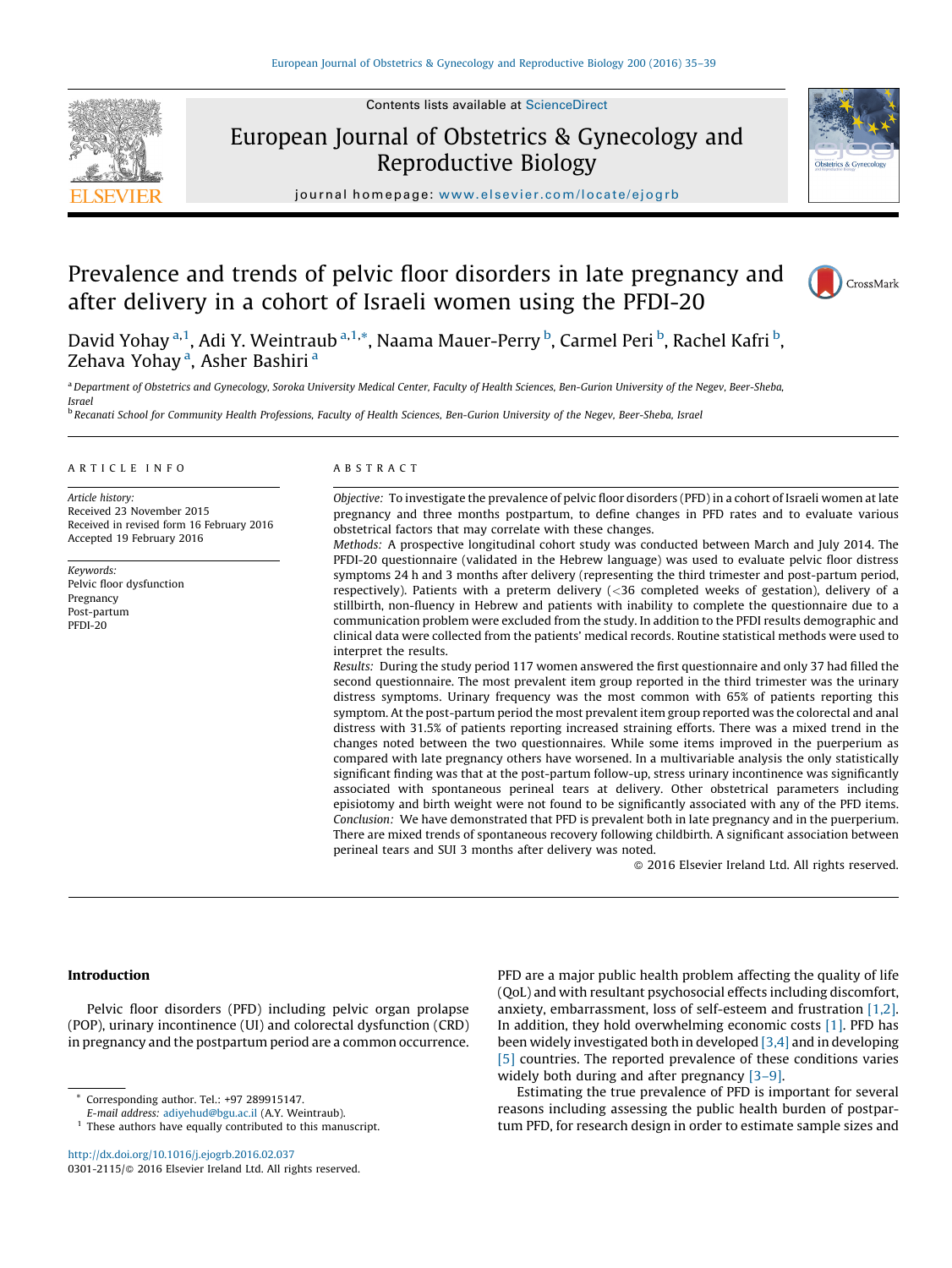investigating reasons for differences in prevalence between studies may lead to identification of subsets of women that are at a higher risk for postpartum PFD [\[10,11\]](#page-4-0).

There are several reasons why prevalence may differ between studies, including differences in populations, differences in study design and differences in subgroups studied. It is not known to what degree these differences in study methods or populations may explain the widely different prevalence reported [\[11\]](#page-4-0).

Many risk factors seem to be involved in postpartum PFD and later in life, among which there is growing evidence for the impact of delivery mode  $[3-8,10]$ . The effects of pregnancy itself, even before any birth trauma occurs have also been implicated as an independent risk factor for PFD [\[4\]](#page-4-0). Other risk factors that have been investigated include among others parity, instrumental delivery, obstetrical trauma, episiotomy, length of the first and second stages of labor and neonatal weight [\[3–10\].](#page-4-0) Despite its frequent occurrence, many aspects of the pathophysiology in association with pregnancy, delivery and the puerperium remain uncertain.

The prevalence of some PFD is maximal not postpartum, but rather during pregnancy. For example, 30–50% of pregnant women have reported SUI  $[8,12]$ . Moreover, a comparable drop in the prevalence of SUI following delivery and over the initial months postpartum has been observed [\[12\].](#page-4-0) In a study by Viktrup et al. [\[13\]](#page-4-0) a follow-up of 305 primiparous women had shown a remission of incontinence over the first 12 months postpartum, with the prevalence of SUI reducing from 19% in the immediate postpartum period to 6% three months later and to 3% after one year [\[13\]](#page-4-0). These observations tend to suggest a deleterious, yet reversible, effect of pregnancy on PFD.

Assessment of PFD and the effect of PFD on QoL have been facilitated by the development of disease specific questionnaires like Pelvic Floor Distress Inventory (PFDI) [\[14,15\]](#page-4-0). The application of this instrument enables an objective measurement of the prevalence and the impact of PFD on a woman's daily life. The PFDI-20 is a 20 item questionnaire divided into 6 items evaluating POP distress (POPDI), 8 items evaluating colorectal anal distress (CRADI) and 6 items evaluating urinary distress (UDI) [\[14\]](#page-4-0).

The aim of this study was to investigate the prevalence of PFD in a cohort of Israeli women at late pregnancy and three months postpartum. Moreover, we intended to define changes in PFD and evaluate various obstetrical factors that may correlate with these changes.

# Methods

## Study design

This was a prospective longitudinal cohort study was conducted between March and July 2014 at the Soroka University Medical Center, a 1000-bed tertiary teaching hospital. It is the only tertiary center for a population of 700,000 residing in Southern Israel. The average annual number of deliveries managed at our medical center is around 12,500. The study received the institutional ethical review board approval.

After receiving an explanation about the study, patients gave their informed consent before participation. In addition, all women received an explanation about pelvic floor physiotherapy treatment options during the puerperium that in Israel are included in the health package. Patients were approached within 24 h of a delivery and were asked to fill the PFDI-20 questionnaire (representing the third trimester of pregnancy). This questionnaire has been validated and used in the Hebrew language [\[16\].](#page-4-0) They all agreed for a telephone interview to fill a follow-up questionnaire three months later.

#### Study population

Women were recruited to the study from the maternity ward of the Soroka University Medical Center, within 24 h from delivery. Inclusion criteria included age over 18, delivery within 24 h at the Soroka University Medical Center, fluency in Hebrew.

Patients with a preterm delivery (<36 completed weeks of gestation), delivery of a stillbirth, non-fluency in Hebrew and patients with inability to complete the questionnaire due to a communication problem were excluded from the study.

### Data collection

The PFDI 20 questionnaire was answered in the 24 h postpartum reflecting the state at the last three months of pregnancy and again at three months post-partum reflecting the puerperium period.

In addition, data were collected from the patients' medical records. Data included maternal age, parity and demographic characteristics. And clinical characteristics included mode of delivery (vaginal delivery, instrumental delivery, elective cesarean delivery and emergency cesarean delivery), neonatal birth weight, episiotomy and spontaneous perineal tears.

At the three months follow-up patients were asked regarding utilization of the physiotherapy services offered to them.

## Data analysis

The data for every woman on PFDI items at the third trimester and the post-partum period were compared. Continuous variables with normal distribution were presented as mean  $\pm$  SD, and comparisons were made using the Student's t-test. Categorical data were shown in counts and percentages and the differences were assessed by Spearman's correlation coefficient. Only statistically significant variables with a  $p < 0.05$  and a confidence interval (CI) of 95% were included in the model.

#### Results

During the study period a 122 parturient were recruited to the study of witch five women were excluded because they did not meet the inclusion criteria. The demographic and clinical characteristics of the study group are presented in [Table](#page-2-0) 1. Mean maternal age was 30.84  $\pm$  5.05 (range 19–44) and mean birth weight was  $3.344 \pm 0.628$  kg (range 2.204–6.405 kg).

The results of the third trimester PFDI-20 questionnaire are presented in [Table](#page-2-0) 2. The items were divided according to the original division described by Barber et al. [\[14\]](#page-4-0) into 6 items evaluating POPDI, 8 items evaluating CRADI and 6 items evaluating UDI. The most prevalent item group reported in the third trimester was the UDI. And item number 15 asking about urinary frequency (Do you usually experience frequent urination?), was the most abundant with 65% of patients reporting increased urinary frequency.

At 3 months post-partum only 37 women (31.6%) of the original participants could be reached for the second interview. Many of the phone numbers provided had been disconnected with no forwarding number, and a few of the participants declined to farther participate. The interview was conducted by telephone using the PFDI questionnaire in addition to a question regarding utilization of physiotherapy services.

Because of the high loss to follow-up demographic and clinical characteristics were compared among the women who were recruited to the study, between those who participated in the second interview and those who did not. No significant differences were noted between the groups (data not shown).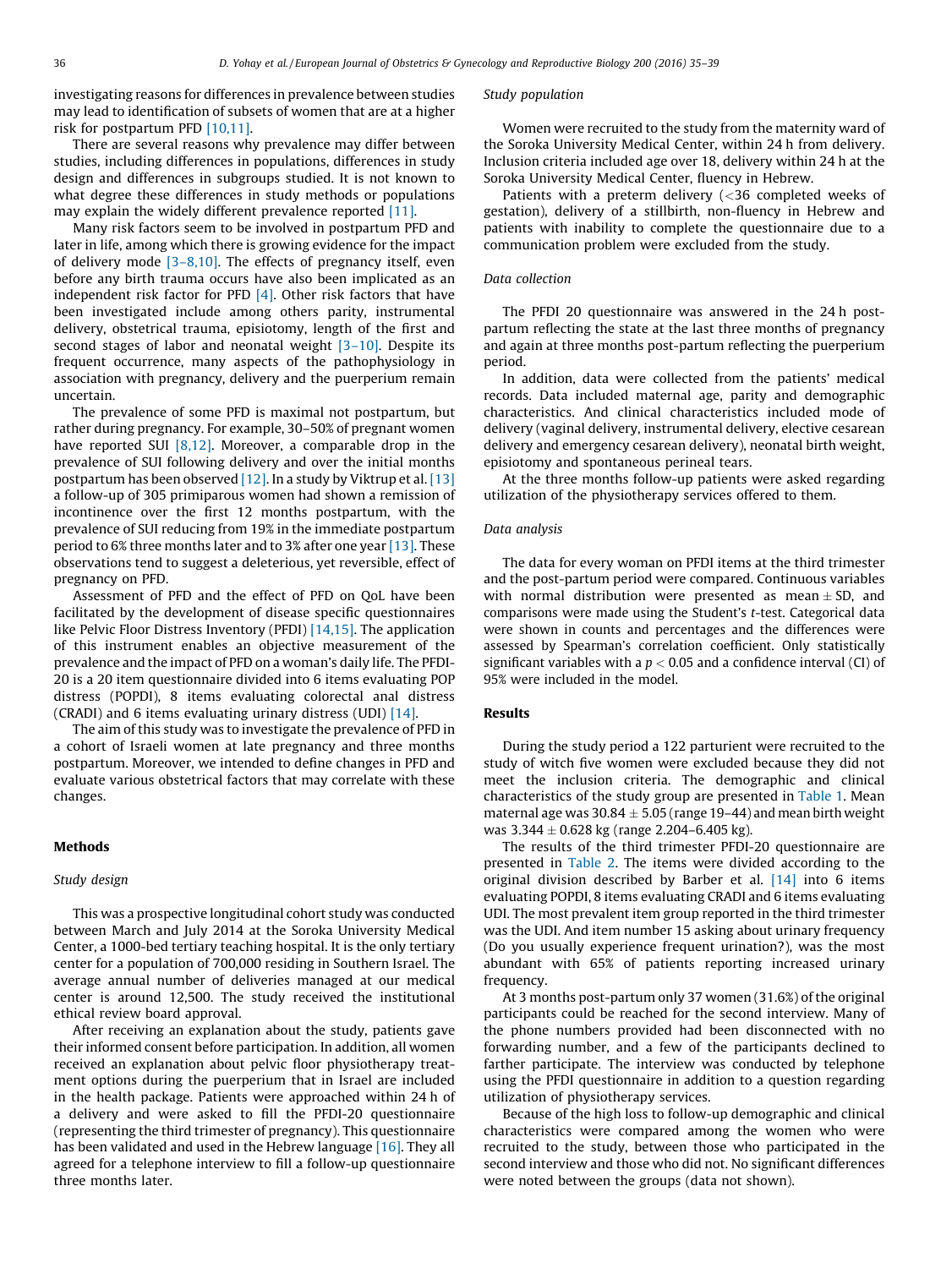#### <span id="page-2-0"></span>Table 1

The demographic and clinical characteristics of the study group.

| Characteristic              | Mean $\pm$ SD    |                   | Maximum | Minimum                        |  |
|-----------------------------|------------------|-------------------|---------|--------------------------------|--|
| Maternal age                | $30.84 \pm 5.05$ |                   | 44      | 19                             |  |
| Parity                      |                  | $2.66 \pm 2.08$   | 14      |                                |  |
| Birth weight (kg)           |                  | $3.344 \pm 0.628$ | 6.405   | 2.204                          |  |
|                             |                  | Frequency         | Percent | Percent of<br>vaginal delivery |  |
| Mode of delivery            |                  |                   |         |                                |  |
| Vaginal delivery            |                  | 85                | 72.6%   |                                |  |
| Instrumental delivery       | 5                | 4.3%              |         |                                |  |
| Elective cesarean delivery  | 16               | 13.7%             |         |                                |  |
| Emergency cesarean delivery | 11               | 9.4%              |         |                                |  |
| Episiotomy                  |                  | 9                 | 7.6%    | 10.0%                          |  |
| Perineal tear               |                  | 28                | 23.9%   | 31.1%                          |  |
| Grade 1                     |                  | 11                | 9.4%    | 12.2%                          |  |
| Grade 2                     |                  | 17                | 14.5%   | 18.9%                          |  |
| Grade 3-4                   |                  | O                 | O       | $\Omega$                       |  |
|                             |                  |                   |         |                                |  |

Data are presented as mean $\pm$  SD or frequency and percent when appropriate.

Interestingly, none of the women who were interviewed 3 months after delivery utilized physiotherapy treatment services, even though they had reported PDF symptoms.

The results of the post-partum PFDI-20 questionnaire are presented in Table 2. The most prevalent item group that was reported in the post-partum was the CRADI. Item number 7 (Do you feel the need to strain too hard to have a bowel movement?) asking about straining during defection was the most abundant with 31.5% of patients reporting increased straining efforts. [Fig.](#page-3-0) 1 presents a comparison of the results of the third trimester and post-partum PFDI-20 questionnaires.

A significant difference was noted in almost half (9/20) of the items in the PFDI between the two periods (Table 2). There was a mixed trend in the changes noted. While some items improved in the puerperium as compared with late pregnancy others have worsened. This mixed trend was evident in the POPDI and CRADI item groups, while in the UDI item group apart from one item, all other items showed improvement in the puerperium as compared with late pregnancy.

We performed a multivariable analysis in order to investigate any associations between the PFDI items at the third trimester and post-partum period with obstetrical characteristics. Maternal age, parity, mode of delivery, birth weight, episiotomy and spontaneous perineal tears were included in the analysis. The only statistically significant finding was that at the post-partum follow-up, stress urinary incontinence (SUI) was significantly associated with spontaneous perineal tears at delivery ( $p = 0.033$ ). Other parameters including episiotomy and birth weight were not found to be significantly associated with any of the PFD items.

## Discussion

The major finding of our study is that PFD is prevalent both in late pregnancy and in the puerperium. Moreover, mixed trends of improvement and worsening were noticed between these two periods. Regarding the association between PFD and obstetrical characteristics, we were able to find a significant association between perineal tears and SUI 3 months after delivery.

Our findings indicate that UDI items were the most prevalent in women at the end of pregnancy and that these problems seem to spontaneously improve in the puerperium. Many studies state that the prevalence of UI is maximal not postpartum, but rather during the second half of pregnancy with reported rates as high as 60% [\[1,3,4,17\]](#page-4-0). Following delivery the reported prevalence is between 6% and 29%. Mason et al. [\[17\]](#page-4-0) reported a major decrease in the rate of UI from 59% at 34–36 weeks gestation to 31% 8–10 weeks postpartum [\[17\]](#page-4-0). Likewise, in our study a 26% decrease was noted in UDI items from 41.8% in late pregnancy to 15.8% in the puerperium. In contrast, a Norwegian study reported that the prevalence of urinary incontinence during pregnancy was 42% and was nearly the same 8 weeks postpartum (38%) representing only a 4% decrease [\[18\].](#page-4-0) Although the magnitude of this effect is controversial, there is unity in the observation of spontaneous recovery of urinary PFD symptoms in the puerperium.

The association between pregnancy, labor and delivery, and pelvic floor injury is vastly reported. Pregnancy itself may be associated with some injury, but many think that the main damage occurs during vaginal delivery. Vaginal delivery may cause

Table 2

Results of the third trimester of pregnancy and post-partum period PFDI-20 questionnaires divided according to symptoms into 6 items evaluating POPDI, 8 items evaluating CRADI and 6 items evaluating UDI.

| PFDI item |              | Prevalence within<br>group | Late gestation $(n=117)$ |                 | Prevalence within<br>group | Post-partum period $(n=37)$ |                 | $p$ value |
|-----------|--------------|----------------------------|--------------------------|-----------------|----------------------------|-----------------------------|-----------------|-----------|
|           |              |                            | Frequency (%)            | $Mean \pm SD$   |                            | Frequency (%)               | $Mean \pm SD$   |           |
|           | <b>POPDI</b> | 29.0%                      | 64 (54.7)                | $1.38 \pm 1.62$ | 12.8%                      | 6(15.8)                     | $0.35 \pm 0.95$ | 0.665     |
| 2         |              |                            | 45 (38.5)                | $1.19 \pm 1.63$ |                            | 5(13.2)                     | $0.30 \pm 0.78$ | 0.048     |
| 3         |              |                            | 18 (15.3)                | $0.32 \pm 0.91$ |                            | 3(8.0)                      | $0.22 \pm 0.82$ | 0.002     |
|           |              |                            | 24(20.5)                 | $0.43 \pm 0.96$ |                            | 7(18.5)                     | $0.54 \pm 1.19$ | 0.176     |
| 5         |              |                            | 46 (39.3)                | $0.76 \pm 1.16$ |                            | 7(18.5)                     | $0.41 \pm 0.86$ | 0.155     |
| 6         |              |                            | 7(5.9)                   | 0               |                            | 1(2.5)                      | $0.05 \pm 0.33$ |           |
| 7         | <b>CRADI</b> | 24.2%                      | 42 (35.8)                | $1.05 \pm 1.49$ | 20.7%                      | 12(31.5)                    | $0.84 \pm 1.30$ | < 0.001   |
| 8         |              |                            | 40 (34.1)                | $0.62 \pm 1.14$ |                            | 11(29.0)                    | $0.81 \pm 1.33$ | 0.031     |
| 9         |              |                            | 5(4.2)                   | $0.03 \pm 0.16$ |                            | $\Omega$                    | $\Omega$        |           |
| 10        |              |                            | 5(4.2)                   | $0.03 \pm 0.16$ |                            | 1(2.7)                      | $0.08 \pm 0.49$ | 0.870     |
| 11        |              |                            | 34 (29.0)                | $0.51 \pm 1.17$ |                            | 8(21)                       | $0.51 \pm 1.12$ | 0.513     |
| 12        |              |                            | 34 (29.0)                | $0.59 \pm 1.17$ |                            | 10(26.5)                    | $0.70 \pm 1.22$ | 0.324     |
| 13        |              |                            | 46 (39.3)                | $0.68 \pm 1.13$ |                            | 14 (37)                     | $0.89 \pm 1.27$ | 0.001     |
| 14        |              |                            | 22(18.8)                 | $0.46 \pm 1.17$ |                            | 7(18.5)                     | $0.54 \pm 1.19$ | < 0.001   |
| 15        | <b>UDI</b>   | 41.8%                      | 76 (65.0)                | $1.76 \pm 1.44$ | 15.8%                      | 6(15.8)                     | $0.49 \pm 1.17$ | 0.025     |
| 16        |              |                            | 50 (42.7)                | $0.89 \pm 1.37$ |                            | 2(5.3)                      | $0.11 \pm 0.52$ | 0.407     |
| 17        |              |                            | 50 (42.7)                | $0.95 \pm 1.39$ |                            | 9(23.7)                     | $0.59 \pm 1.17$ | < 0.001   |
| 18        |              |                            | 45 (38.4)                | $0.46 \pm 1.09$ |                            | 6(15.8)                     | $0.49 \pm 1.17$ | 0.019     |
| 19        |              |                            | 22(18.8)                 | $0.27 \pm 0.80$ |                            | 4(10.5)                     | $0.24 \pm 0.72$ | 0.313     |
| 20        |              |                            | 51 (43.5)                | $0.95 \pm 1.39$ |                            | 9(23.7)                     | $0.59 \pm 1.17$ | 0.236     |

POPDI: pelvic organ prolapse distress; CRADI: colorectal anal distress; UDI: urinary distress.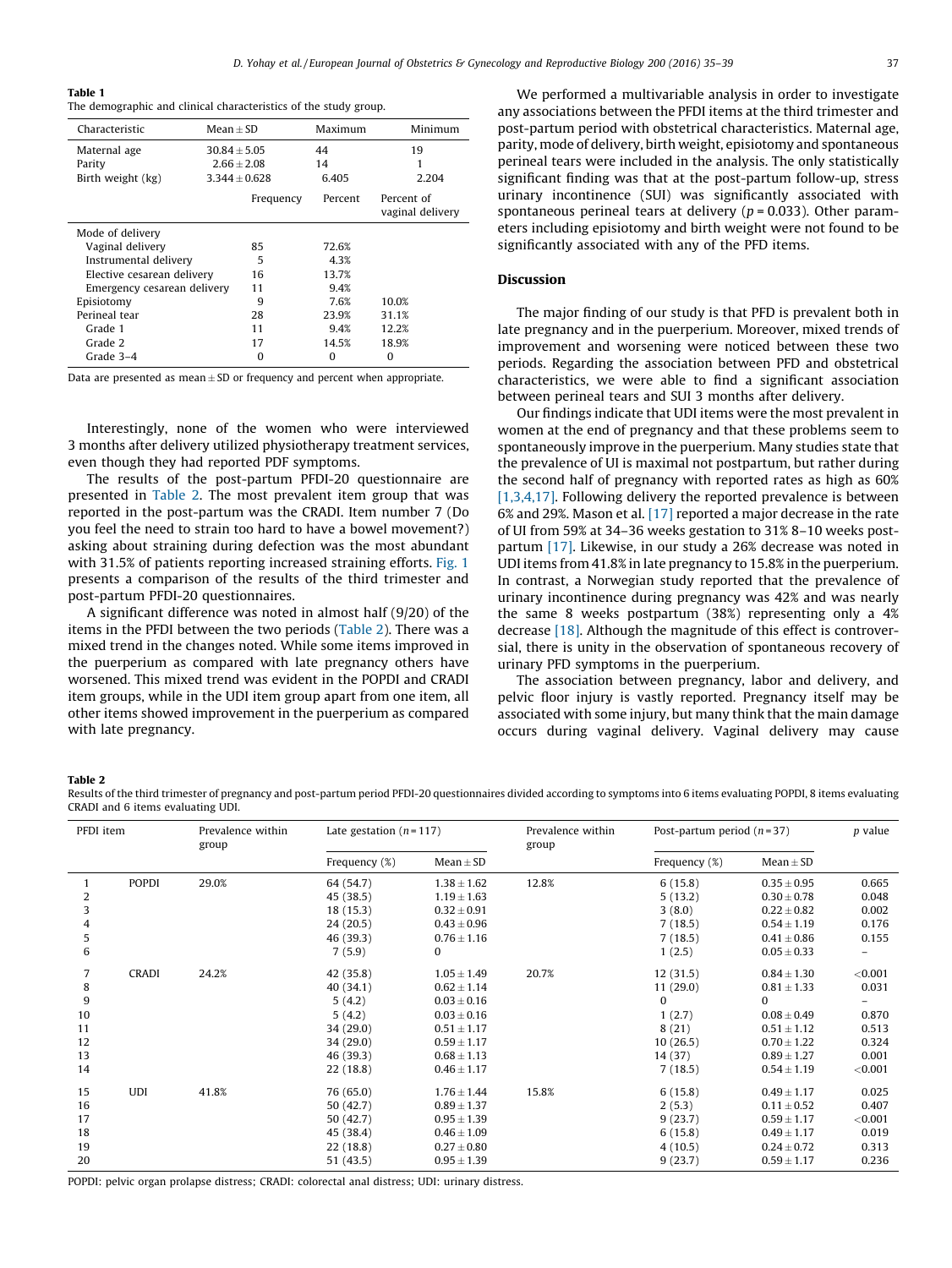PFDI scores at the third trimester and the post-partum period

<span id="page-3-0"></span>

3 m post-partum (n=37) percent 24 h post-partum (n=117) percent Fig. 1. PFDI scores at late gestation and the post-partum period.

denervation of the pelvic floor as well as direct injury to muscles and connective tissue  $[19]$ . However, others call the predictions given by the trauma theory into question [\[12\].](#page-4-0) According to the trauma theory, these injuries may lead to the development of PFD including SUI, CRD, voiding difficulties, and/or POP as well as sexual dysfunction. Previous studies showed a correlation between various obstetric risk factors and the development of these symptoms, however, there is no consensus regarding the relative contribution of the different parameters. Moreover, the apparently protective effect of cesarean section is questionable [\[19\].](#page-4-0)

SUI is the most common UI in women and its association with obstetrical characteristics is extensively debatable. In our study a decrease was noted post-partum both in the rate of SUI and in the rate of urge incontinence, with a more profound decrease noted in SUI. SUI is greatly influences from the increased intraabdominal pressure seen in late pregnancy. It should be noted that although an improvement in the rate of SUI was recorded it was prevalent affecting more than 15% three months after delivery. Increased urinary frequency was the most common complete of women in late pregnancy and was significantly reduced post-partum. This could be attributed to the increased mechanical pressure the gravid uterus places on the bladder and the significant relief thereafter. In the present study, the multivariate model reviled that at the 3 months follow-up, SUI was significantly associated with spontaneous perineal tears at delivery ( $p = 0.033$ ). No other obstetrical characteristics were found to be associated with SUI.

Our findings indicate that the prevalence of CRD is similar to that described in the literature [\[5,20,21\].](#page-4-0) In our study stool incontinence rates were low and remained so in the puerperium. However, flatus incontinence was high and remained high 3 months after delivery. Nevertheless, a decrease was noted in the rate of all CRADI items 3 months after delivery. A large Canadian multi-center cohort study stated that 3 months after delivery 3.1% of women reported incontinence of stool, and 25.5% had involuntary escape of flatus [\[20\].](#page-4-0) Many authors recognize risk factors for postpartum fecal incontinence to include among others forceps delivery, nulliparity, macrosomia (birth weight  $>4$  kg), persistent occiput posterior presentation of the fetal head and episiotomy [\[20,21\]](#page-4-0). However, in a recent systematic review identifying delivery-related etiological factors for postpartum fecal incontinence, a third- or fourth-degree sphincter rupture was the only etiological factor associated with postpartum fecal

incontinence. No association with other postulated risk factors was found including birth weight and instrumental delivery [\[22\]](#page-4-0). In our study there were no cases of forceps delivery nor were there any 3–4 degree perineal tears. This may also help to explain the low rates of CRD symptoms in our population.

At the 3 month follow-up a mild but significant change was noted in the CRADI items 7 and 8 (Do you feel you need to strain too hard to have a bowel movement? and Do you feel you have not completely emptied your bowels at the end of a bowel movement?). While patient's reports of need to strain during defecation improved in the puerperium the sensation of incomplete emptying was increased. Likewise, van Brummen et al. [\[23\]](#page-4-0) reported that defecation symptoms that were already present in pregnancy were highly predictive for reporting symptoms at 12 months postpartum. Fecal incontinence however, was mainly related to anal sphincter lesions [\[23\]](#page-4-0). In contrast, Derbyshire et al. [\[24\]](#page-4-0) found that sensations of incomplete evacuation and time spent defecating were significantly increased during all three trimesters of pregnancy compared with puerperium ( $p < 0.05$ )  $[24]$ 

The incidence of POP after childbirth is increasing [\[25\]](#page-4-0). POPDI items 2 and 3 in the PFDI questionnaire (Do you usually experience heaviness or dullness in the lower abdomen? and Do you usually have a bulge or something falling out that you can see or feel in the vaginal area?) were highly prevalent during late pregnancy in our cohort and reached close to 30% of participants. At 3 months postpartum, a significant improvement was noted. It is understandable when taking in account the strain placed on the pelvic floor by the gravid uterus at advances gestation and the dramatic relief thereafter. In contrast, a study from North Carolina, USA demonstrated a significant increase in POP following childbirth [\[25\]](#page-4-0). These differences may be explained by differences in studied populations, study design and evaluation methods.

A third- or fourth-degree perineal tear was found to be a significant risk factor for post-partum PFD and specifically CRD [\[22,23\].](#page-4-0) In our study, about 31% of patients with vaginal or instrumental delivery suffered a spontaneous perineal tear. These were only grade 1–2 tears. No 3–4 degree tears were noted in our cohort. It is probable that not only the presence of a tear poses risk to the pelvic floor but rather it location. Unfortunately, we do not have this information regarding the tears in our cohort. None of the other maternal or obstetrical characteristics that were evaluated in the multivariate analysis including maternal age, parity, lactation,